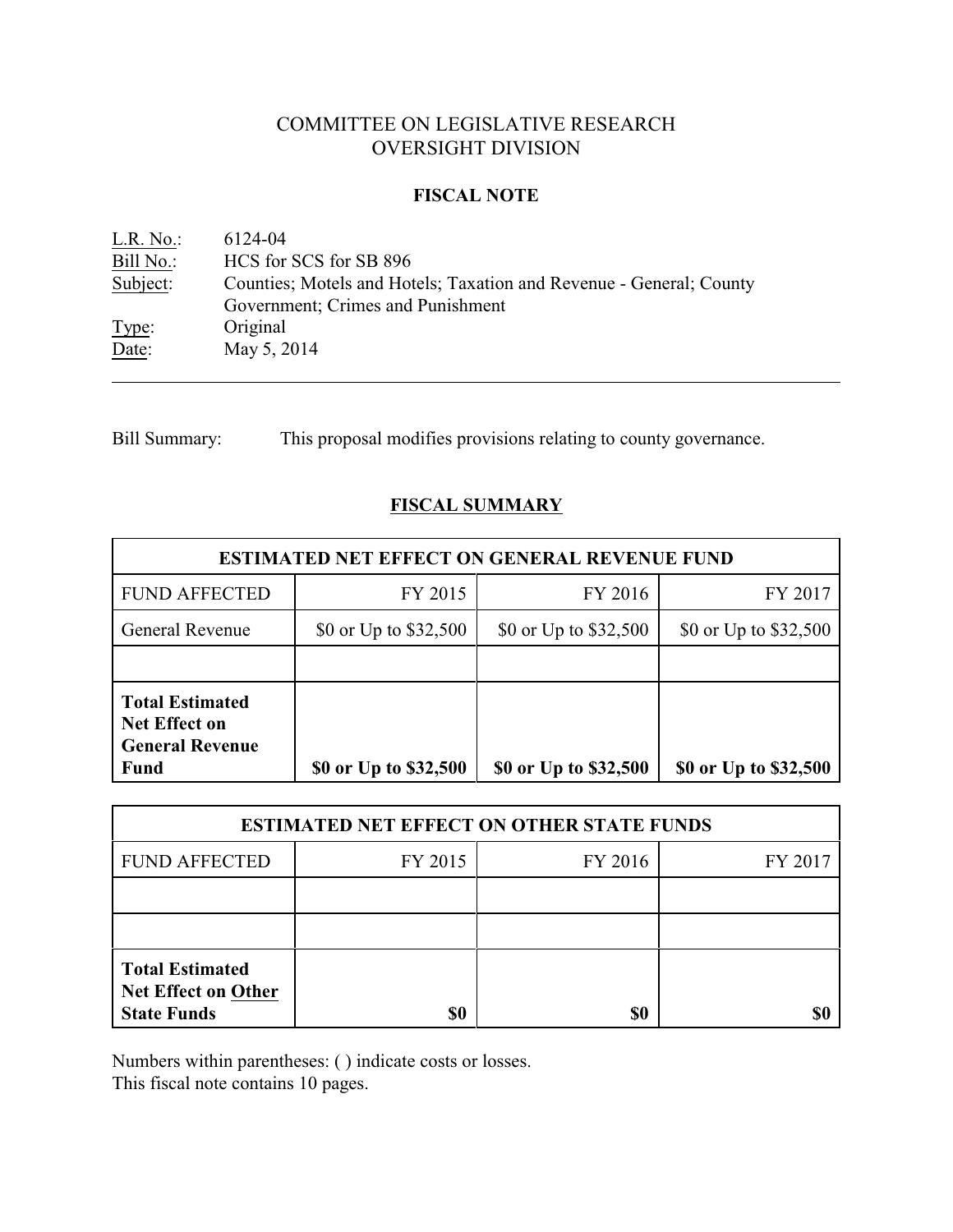L.R. No. 6124-04 Bill No. HCS for SCS for SB 896 Page 2 of 10 May 5, 2014

| <b>ESTIMATED NET EFFECT ON FEDERAL FUNDS</b>                        |         |         |         |  |  |
|---------------------------------------------------------------------|---------|---------|---------|--|--|
| <b>FUND AFFECTED</b>                                                | FY 2015 | FY 2016 | FY 2017 |  |  |
|                                                                     |         |         |         |  |  |
|                                                                     |         |         |         |  |  |
| <b>Total Estimated</b><br>Net Effect on All<br><b>Federal Funds</b> | \$0     | \$0     |         |  |  |

| <b>ESTIMATED NET EFFECT ON FULL TIME EQUIVALENT (FTE)</b>    |         |         |         |  |  |
|--------------------------------------------------------------|---------|---------|---------|--|--|
| <b>FUND AFFECTED</b>                                         | FY 2015 | FY 2016 | FY 2017 |  |  |
|                                                              |         |         |         |  |  |
|                                                              |         |         |         |  |  |
| <b>Total Estimated</b><br><b>Net Effect on</b><br><b>FTE</b> |         |         |         |  |  |

 $\Box$  Estimated Total Net Effect on All funds expected to exceed \$100,000 savings or (cost).

 $\Box$  Estimated Net Effect on General Revenue Fund expected to exceed \$100,000 (cost).

| <b>ESTIMATED NET EFFECT ON LOCAL FUNDS</b>            |                             |                             |                             |  |  |  |
|-------------------------------------------------------|-----------------------------|-----------------------------|-----------------------------|--|--|--|
| FY 2015<br>FY 2016<br><b>FUND AFFECTED</b><br>FY 2017 |                             |                             |                             |  |  |  |
| <b>Local Government</b>                               | \$0 or Up to<br>\$3,250,000 | \$0 or Up to<br>\$3,250,000 | \$0 or Up to<br>\$3,250,000 |  |  |  |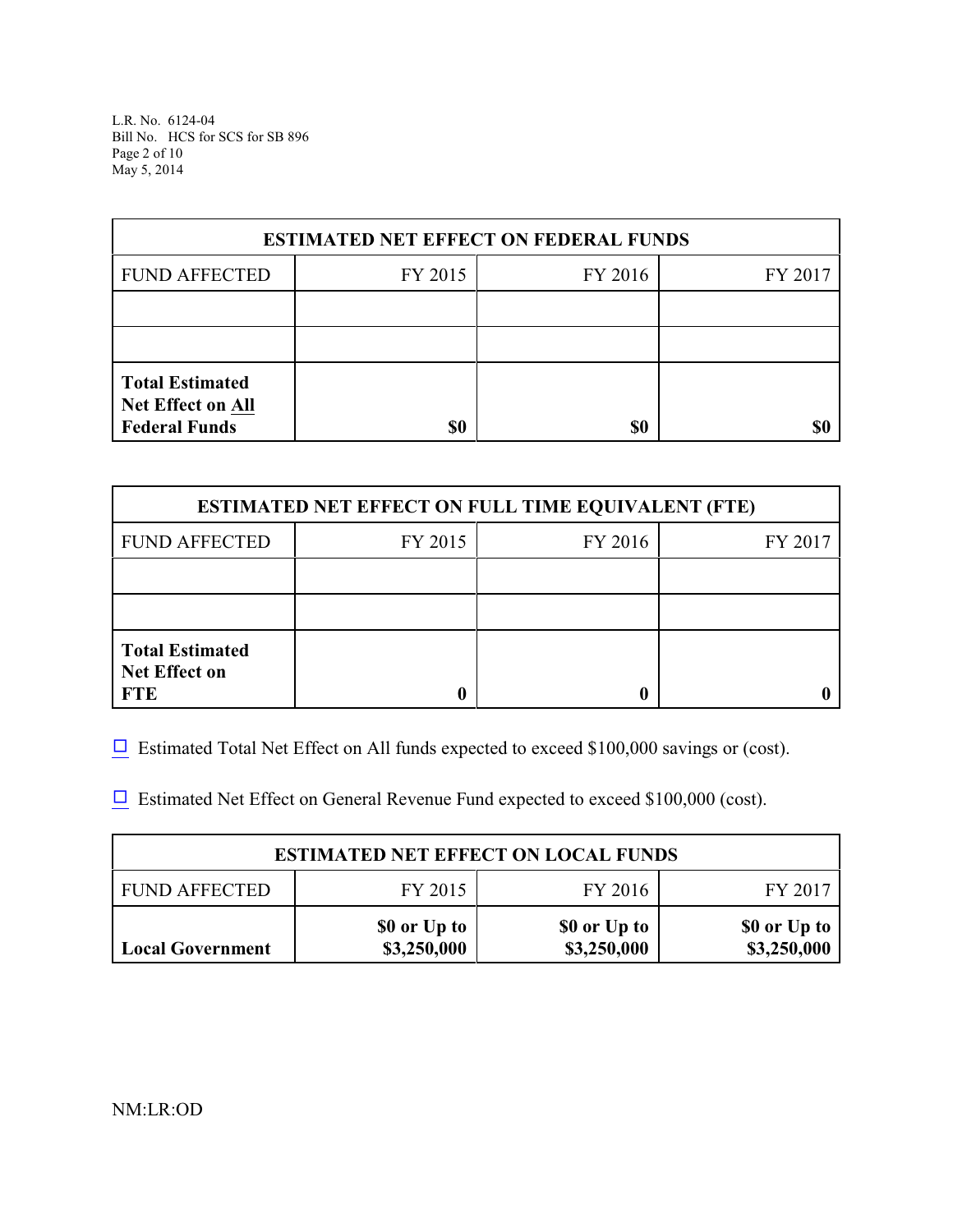L.R. No. 6124-04 Bill No. HCS for SCS for SB 896 Page 3 of 10 May 5, 2014

# **FISCAL ANALYSIS**

# ASSUMPTION

#### §49.272 - Buchanan County Counselor to impose fines for certain violations

In response to similar legislation (HB 1348), §49.272 allows the County Commission in Buchanan County to impose by rules, regulations or ordinance a civil fine of up to \$1,000 for each violation of any county rule, regulation or ordinance. Oversight assumes the County Commission, if they adopted the provisions of this section, would realize income from the civil fines and would have cost from enforcement of the rules, regulation, or ordinances. For purposes of this fiscal note, **Oversight** assumes fiscal impact would be \$0. **Oversight** assumes income would cover the cost of enforcement and administration.

#### Section 67.585, RSMo. - Clay County Recreation and Community Center

This provision would authorize a 0.5 percent sales tax in Clay county through the creation of a recreational and community center district to be used for new and existing community centers.

Officials from **Clay County** did not respond to our request for information on similar language in HB 2192 LR 6017-03.

In response to similar legislation (SB 693), officials from the **Office of Administration - Division of Budget and Planning (BAP)** assumed this proposal would allow the Liberty School District to request voter approval for a 0.5-cent sales tax to fund the construction of a new community center. BAP officials noted the Department of Revenue (DOR) does not provide taxable sales data by school district, but stated most recent DOR report shows taxable sales for the City of Liberty were \$412.8 million in 2013. BAP officials estimated a 0.5-cent tax on those sales would generate \$2.1 million annually, but stated it is likely the boundaries of the school district differ from those of the City, and noted Total State Revenues would increase to the extent DOR retains a 1% collection fee on the additional sales tax revenues.

In response to similar legislation (SB 693), officials from the **University of Missouri - Economic and Policy Analysis Research Center (EPARC)** assumed similar language in HB 2192 LR 6017-03 would, if enacted, authorize a .5 percent sales tax in Clay County through the creation of a recreational and community center district to be used for new and existing community centers. This 0.5 percent sales tax could not be imposed unless it is approved by Clay County voters. Since the 0.5 percent sales could not be imposed until it is approved by the voters of Clay County, the initial enactment of this bill would have no impact. However, if Clay

NM:LR:OD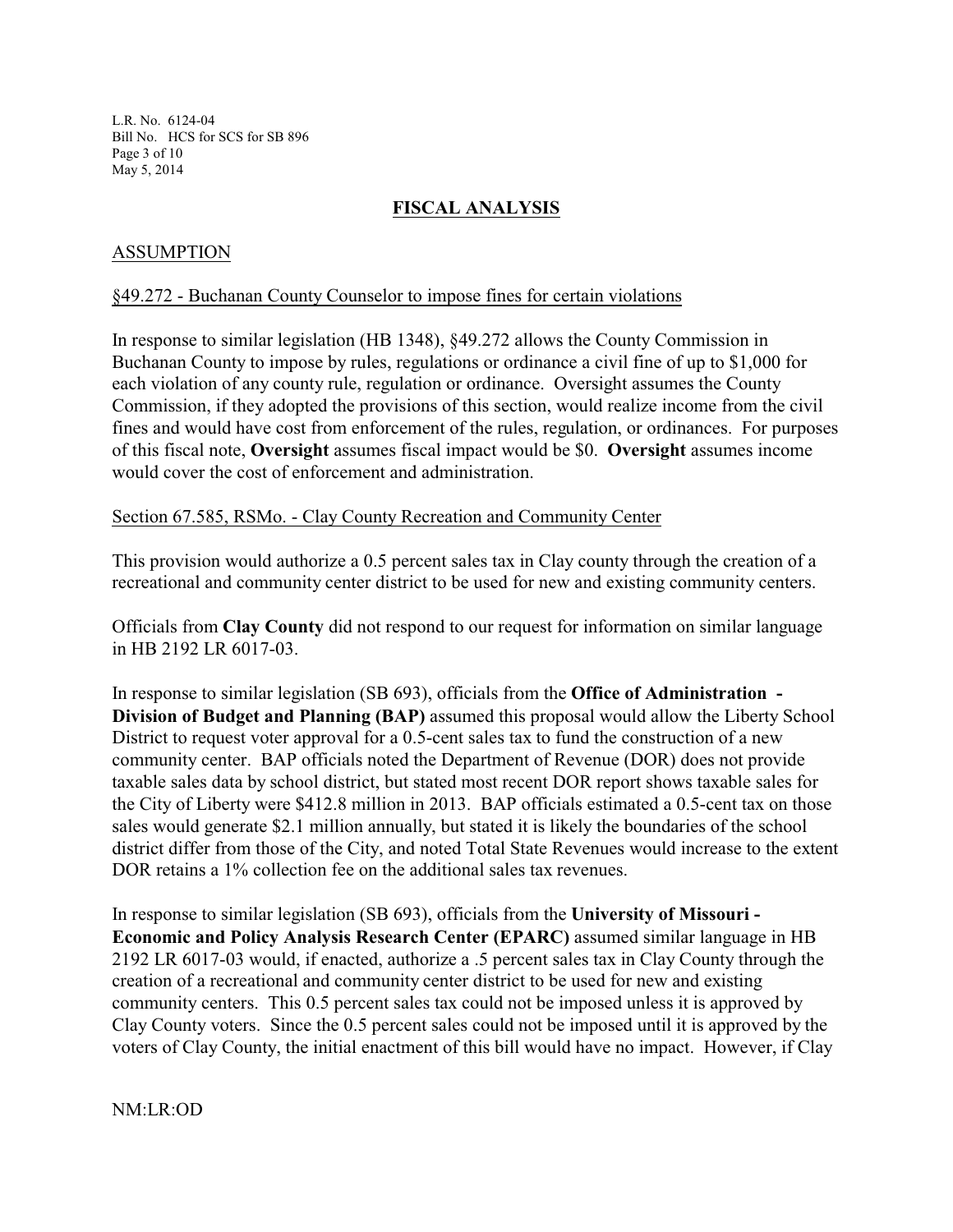L.R. No. 6124-04 Bill No. HCS for SCS for SB 896 Page 4 of 10 May 5, 2014

## ASSUMPTION (continued)

County voters approve the sales tax it is anticipated that it would generate the same amount of revenue as their current county sales tax which is also imposed at a rate of 0.5 percent.

EPARC officials stated their records indicate the Clay County sales tax, imposed at 0.5 percent, generated an average of \$14,525,039.78 in collections over the last three years. EPARC officials assumed the sales tax authorized in this bill would generate identical collections if approved by Clay County voters.

If the voters in the Clay County School District approve this proposed sales tax, the State of Missouri would retain 1% of revenues as a collection fee. Therefore, if the sales tax is approved by Clay County voters, the estimated impact on state revenues would be an increase of \$145,250 from the 1% collection fee.

In response to similar legislation (SB 693), officials from the **Department of Revenue (DOR)** assumed similar language in HB 2192 LR 6017-03 would require computer programming changes to the sales tax program, and provided an estimate of the IT cost of \$4,586 for 168 hours of programming to make changes to DOR systems.

**Oversight** assumes OA - ITSD (DOR) is provided with core funding to handle a certain amount of activity each year. Oversight assumes OA - ITSD (DOR) could absorb the costs related to this proposal. If multiple bills pass which require additional staffing and duties at substantial costs, OA - ITSD (DOR) could request funding through the appropriation process.

DOR officials did not include an estimate of administrative cost to implement this proposal, and **Oversight** assumes any administrative cost would be minimal and could be absorbed with existing resources.

Officials at the **City of Kansas City** may incur some costs associated with holding an election on the question of approving the recreation and community center sales tax. The amount of the election costs cannot be estimated at this time.

**Oversight** notes this proposal would allow a sales tax to be levied at no more than 0.5%, and assumes this proposal would limit the sales tax to the area included in the school district boundaries and not the full county. Therefore, Oversight is not able to determine what the actual tax rate would be if enacted by Clay County and approved by the voters in the school district or how much sales tax would be collected within the school district boundaries.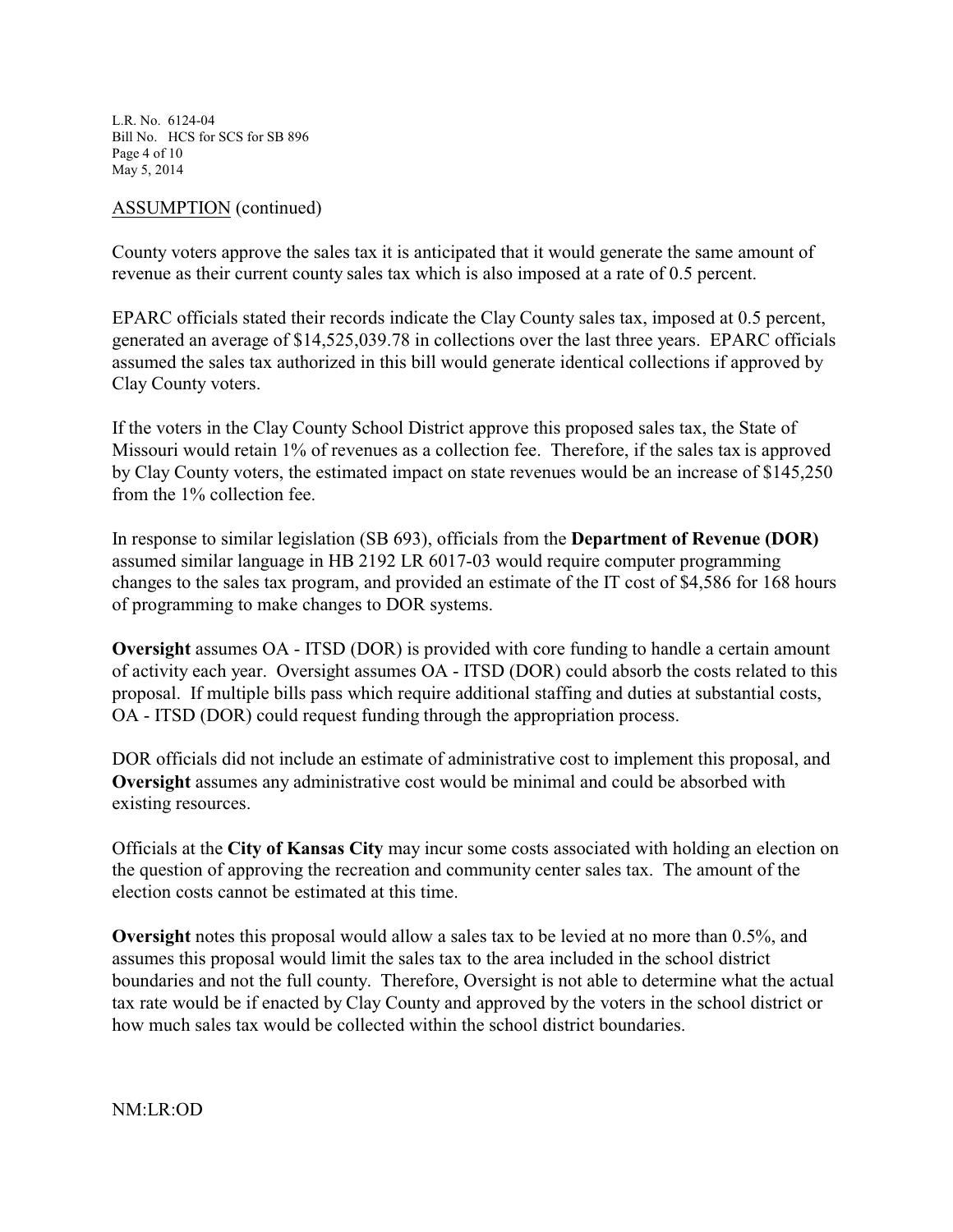L.R. No. 6124-04 Bill No. HCS for SCS for SB 896 Page 5 of 10 May 5, 2014

## ASSUMPTION (continued)

Therefore, **Oversight** will show the impact as \$0 (sales tax not implemented) or up to the estimate provided by BAP. If the sales tax is enacted, the Department of Revenue would receive a 1% collection fee. Oversight will show the impact to General Revenue of \$0 (sales tax not implemented) up to the estimate provided by BAP.

# §§67.587 and 67.1367 - Transient guest taxes in Perry County and sales tax in New Madrid County

Officials at the **Department of Economic Development's Division of Tourism** assume no fiscal impact from this proposal.

In response to a previous version, officials at the **State Tax Commission** and the **Department of Revenue** each assumed no fiscal impact to their respective agencies from this proposal.

In response to a previous version, officials at the **City of Perryville** assumed no fiscal impact from this proposal.

Officials at **Perry County** and **New Madrid County** did not respond to Oversight's request for fiscal impact.

**Oversight** assumes this proposal is permissive in nature and would have no local fiscal impact without action by the governing body and approval by the majority of voters. Oversight will reflect a \$0 impact to Local Political Subdivisions.

## Legislation as a whole

Officials from the **Office of the Secretary of State (SOS)** assume many bills considered by the General Assembly include provisions allowing or requiring agencies to submit rules and regulations to implement the act. The SOS is provided with core funding to handle a certain amount of normal activity resulting from each year's legislative session. The fiscal impact for this fiscal note to the SOS for Administrative Rules is less than \$2,500. The SOS recognizes that this is a small amount and does not expect that additional funding would be required to meet these costs. However, the SOS also recognizes that many such bills may be passed by the General Assembly in a given year and that collectively the costs may be in excess of what the office can sustain with the core budget. Therefore, the SOS reserves the right to request funding for the cost of supporting administrative rules requirements should the need arise based on a ASSUMPTION (continued)

NM:LR:OD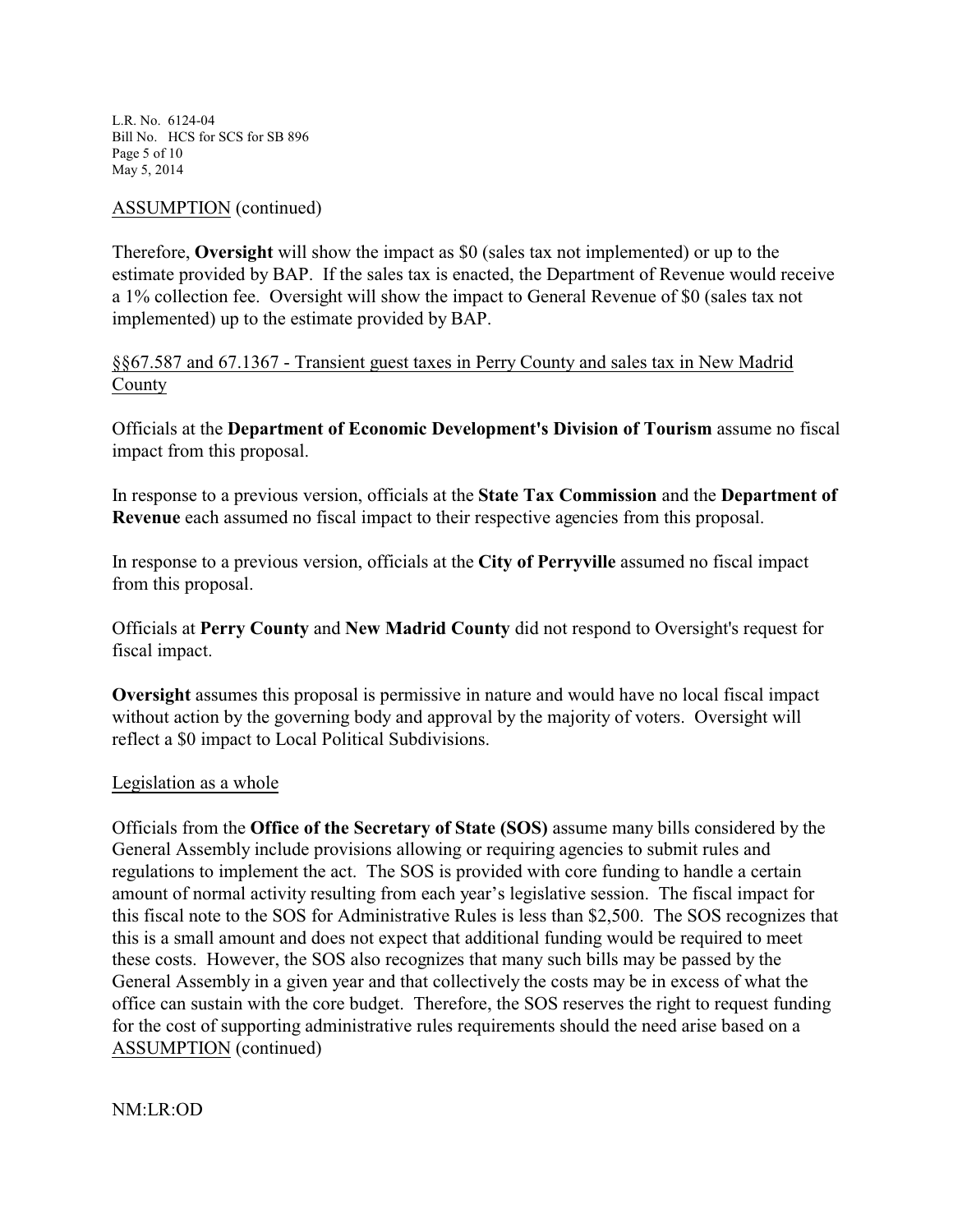L.R. No. 6124-04 Bill No. HCS for SCS for SB 896 Page 6 of 10 May 5, 2014

### ASSUMPTION (continued)

review of the finally approved bills signed by the governor.

**Oversight** assumes the SOS could absorb the costs of printing and distributing regulations related to this proposal. If multiple bills pass which require the printing and distribution of regulations at substantial costs, the SOS could request funding through the appropriation process.

Officials at the **Office of the State Courts Administrator** assume this portion of the proposed legislation modifies provisions relating to Randolph County. There may be some impact but there is no way to quantify that currently. Any significant changes will be reflected in future budget requests.

Officials at the **Department of Elementary and Secondary Education** assume no fiscal impact from this proposal.

**Oversight** notes that the New Madrid County sales tax rate is 1.25% (source: Department of Revenue Local Sales Tax Rate Chart). The Department of Revenue distributed \$2,831,727 for FY 2013 (source: Missouri Department of Revenue Financial and Statistical Report: Fiscal Year ended June 30, 2013). A .5% tax would yield about \$1,150,000. Oversight will show the impact as \$0 (sales tax not implemented) or up to \$1,150,000. Oversight will show the impact to General Revenue of \$0 or up to \$11,500.

Officials at the **St. Louis County Board of Election Commission**, the **Platte County Board of Election Commission**, the **Mississippi County Recorder of Deeds**, the **City of Columbia** and **St. Louis County** assume no fiscal impact from this proposal.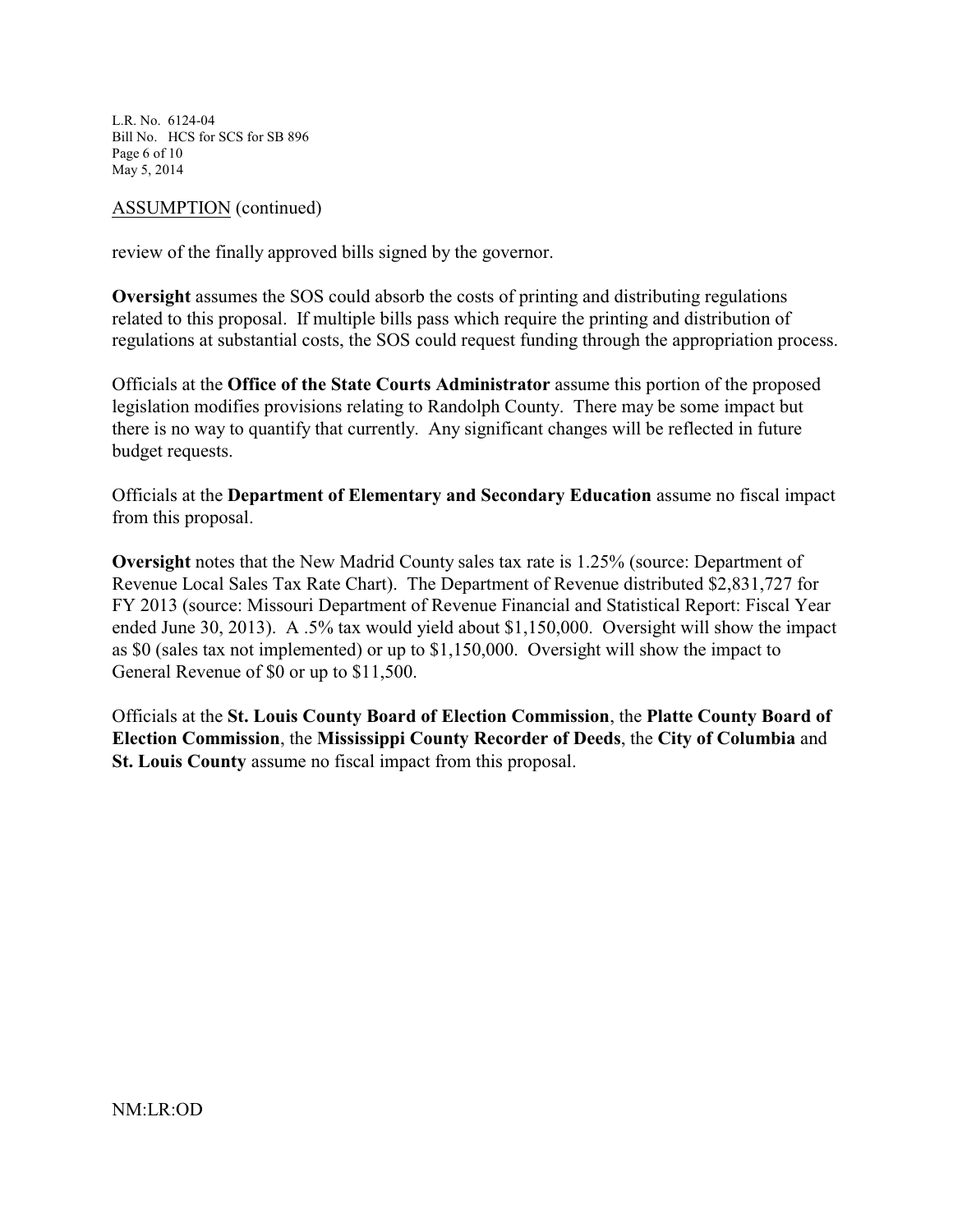L.R. No. 6124-04 Bill No. HCS for SCS for SB 896 Page 7 of 10 May 5, 2014

| FISCAL IMPACT - State Government           | FY 2015<br>$(10 \text{ Mo.})$ | FY 2016      | FY 2017      |
|--------------------------------------------|-------------------------------|--------------|--------------|
| <b>GENERAL REVENUE FUND</b>                |                               |              |              |
| Additional Revenue - Department of         |                               |              |              |
| Revenue - 1% collection fee                | \$0 or Up to                  | \$0 or Up to | \$0 or Up to |
| (§67.585)                                  | \$21,000                      | \$21,000     | \$21,000     |
| Additional Revenue - Department of         | \$0 or Up to                  | \$0 or Up to | \$0 or Up to |
| Revenue - .5% collection fee $(\S 67.587)$ | \$11,500                      | \$11,500     | \$11,500     |
| <b>ESTIMATED NET EFFECT ON</b>             | \$0 or Up to                  | \$0 or Up to | \$0 or Up to |
| <b>GENERAL REVENUE FUND</b>                | \$32,500                      | \$32,500     | \$32,500     |
| FISCAL IMPACT - Local Government           | FY 2015                       | FY 2016      | FY 2017      |
|                                            | $(10 \text{ Mo.})$            |              |              |
|                                            |                               |              |              |

# **LOCAL POLITICAL SUBDIVISIONS**

| <b>ESTIMATED NET EFFECT ON</b><br><b>LOCAL POLITICAL SUBDIVISIONS</b>                                                | \$0 or Up to<br>\$3,250,000 | \$0 or Up to<br>\$3,250,000 | \$0 or Up to<br>\$3,250,000   |
|----------------------------------------------------------------------------------------------------------------------|-----------------------------|-----------------------------|-------------------------------|
| (§67.585)                                                                                                            | \$2,100,000                 | \$2,100,000                 | \$2,100,000                   |
| Additional Revenue - Clay County -<br>recreation center sales and use tax                                            | \$0 or Up to                | \$0 or Up to                | \$0 or Up to                  |
| rate $.5\%$                                                                                                          | \$1,150,000                 | \$1,150,000                 | \$1,150,000                   |
| Revenue - New Madrid County - sales tax                                                                              | \$0 or Up to                | \$0 or Up to                | \$0 or Up to                  |
| $(\$49.272)$                                                                                                         | (Unknown)                   | (Unknown)                   | (Unknown)                     |
| Costs - Local Political Subdivisions -<br>enforcement and administration of<br>violations of county ordinances, etc. | \$0 or                      | \$0 or                      | \$0 or                        |
| Income - Local Political Subdivisions -<br>from civil fines $(\S 49.272)$                                            | \$0 or Unknown              |                             | \$0 or Unknown \$0 or Unknown |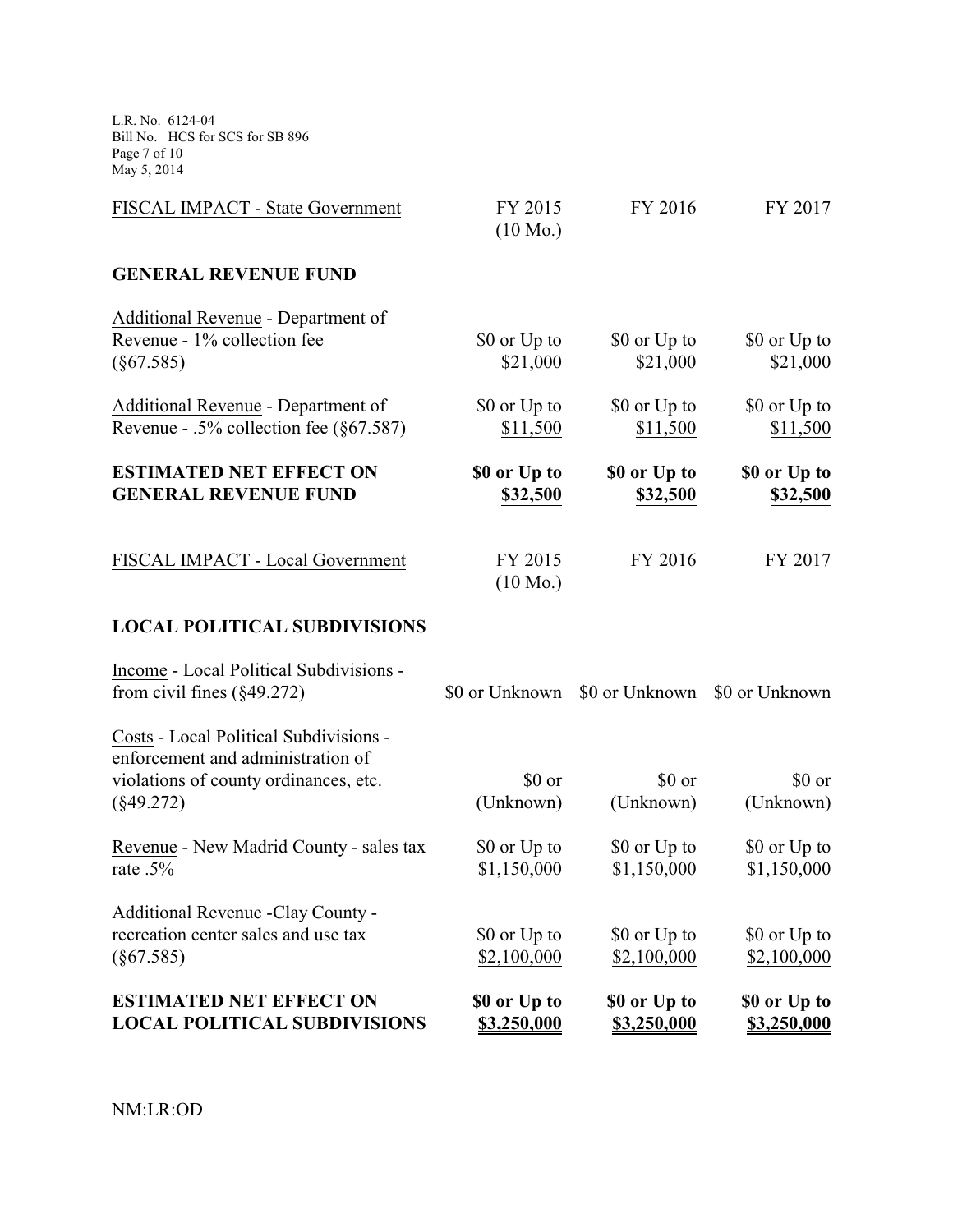L.R. No. 6124-04 Bill No. HCS for SCS for SB 896 Page 8 of 10 May 5, 2014

### FISCAL IMPACT - Small Business

No direct fiscal impact to small businesses would be expected as a result of this proposal.

#### FISCAL DESCRIPTION

### §49.272

This bill adds Buchanan County to the list of counties authorized to impose, by rule, regulation, or ordinance a civil fine of up to \$1,000 for each violation of any county rule, regulation, or ordinance.

#### §67.585

The proposal would authorize, upon voter approval, the creation of a Recreational and Community Center District that includes only the area encompassed by the Liberty School District, and a sales tax not to exceed .5% on all retail sales made within the recreational and community center district for funding the construction, maintenance, operation, and purchase of equipment for community centers and other purposes of recreation and wellness as determined by the board.

This legislation is not federally mandated, would not duplicate any other program and would not require additional capital improvements or rental space.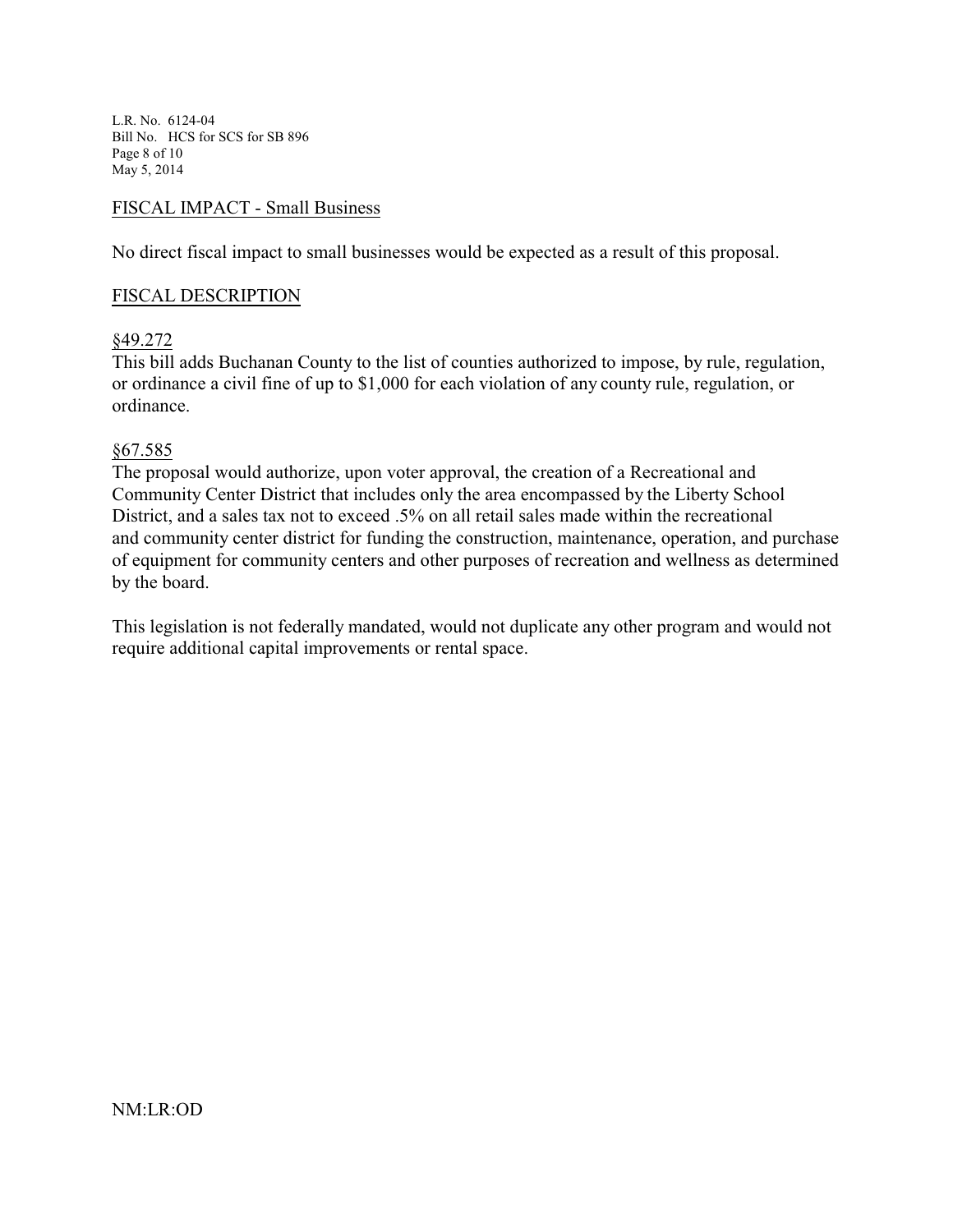L.R. No. 6124-04 Bill No. HCS for SCS for SB 896 Page 9 of 10 May 5, 2014

#### SOURCES OF INFORMATION

Department of Economic Development Division of Tourism State Tax Commission Department of Revenue City of Perryville Office of the Secretary of State Office of Administration Budget and Planning University of Missouri Economic and Policy Analysis Research Center Office of the State Courts Administrator Department of Elementary and Secondary Education St. Louis County St. Louis County Board of Election Commission Platte County Board of Election Commission Mississippi County Recorder of Deeds City of Columbia City of Kansas City

### **Not responding**

Perry County New Madrid County Clay County Buchanan County

Michy Wilen

Mickey Wilson, CPA **Director** May 5, 2014

NM:LR:OD